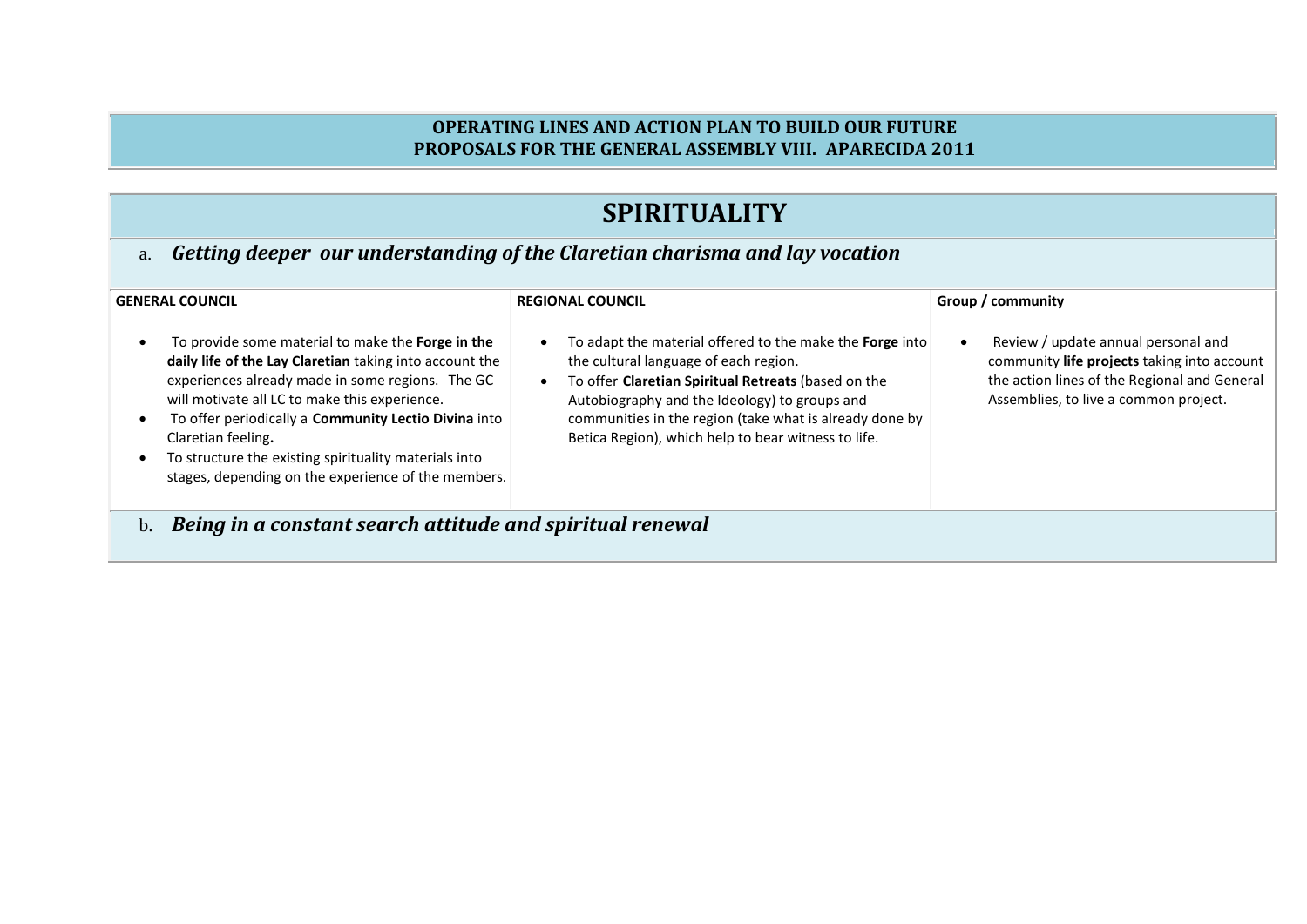# **ORGANIZATION**

### c. *Encourage and improve communication between communities and councils*

| <b>GENERAL COUNCIL</b>                                                                                                                                                                                                                                                                                                                                                                                                                                                                                                                                                                                                                                                                                                                                                                                                         | <b>REGIONAL COUNCIL</b>                                                                                                                                                                                                                                                                                                                                                                                                                                                                                                                                                                                                                                                                                                                                                                                                                                                                                                                                                                                                                                                                                                                                                                                                                                                                                                                                                                                                | Group / community                                                                                                                                                                                                                                                                                                                                                                                                                                     |  |
|--------------------------------------------------------------------------------------------------------------------------------------------------------------------------------------------------------------------------------------------------------------------------------------------------------------------------------------------------------------------------------------------------------------------------------------------------------------------------------------------------------------------------------------------------------------------------------------------------------------------------------------------------------------------------------------------------------------------------------------------------------------------------------------------------------------------------------|------------------------------------------------------------------------------------------------------------------------------------------------------------------------------------------------------------------------------------------------------------------------------------------------------------------------------------------------------------------------------------------------------------------------------------------------------------------------------------------------------------------------------------------------------------------------------------------------------------------------------------------------------------------------------------------------------------------------------------------------------------------------------------------------------------------------------------------------------------------------------------------------------------------------------------------------------------------------------------------------------------------------------------------------------------------------------------------------------------------------------------------------------------------------------------------------------------------------------------------------------------------------------------------------------------------------------------------------------------------------------------------------------------------------|-------------------------------------------------------------------------------------------------------------------------------------------------------------------------------------------------------------------------------------------------------------------------------------------------------------------------------------------------------------------------------------------------------------------------------------------------------|--|
| The General Council shall appoint a representative to assist the<br>General Secretary on communications with the regions and<br>communities without region.<br>The delegate:<br>Not as part of the General Council.<br>$\circ$<br>Dominate the use of ITC's (Information Technology and<br>$\circ$<br>Communication).<br>Developed with the General Council a Communication<br>$\circ$<br>Plan for the entire LCM, which covers the<br>communication of all secretaries and their respective<br>responsibilities and with the regions and communities<br>without region.<br>The Communication Plan will include a workshop to<br>$\circ$<br>provide specific training on the communication of LCM<br>for delegates to communicate the regions and groups<br>without region.<br>Coordinate the work of translation.<br>$\Omega$ | The Regional Council will appoint a delegate for<br>communication, familiar with the use of ITC's<br>(Information Technology and Communication), with<br>different communities of the region and nearby regions.<br>The Regional Communications Delegate will conduct a<br>workshop to provide specific training on communication<br>for LCM communities communication delegates.<br>The Regional Council will report changes in the census<br>$\bullet$<br>to the General Council once a year.<br>The Regional Council will report the main activities,<br>training materials to prepare and news relevant to the<br>lives of groups and communities in the region, as it<br>happens and at least once a year.<br>To promote meetings and exchanges between regions,<br>about training materials, or invitations to participate in<br>meetings with the communities without region for a<br>closer relationship between the different groups.<br>Maintenance of communication and contact with<br>representatives of other lay movements as expression<br>of ecclesial communion. For regions with some<br>dioceses, they will move to areas or correspondent<br>groups.<br>Each Region will ensure ITC training at least for one<br>$\bullet$<br>member of each community through workshops<br>sponsored by it.<br>To promote meetings between different groups to<br>$\bullet$<br>improve horizontal communication. | Each group shall nominate a<br>communication delegate and<br>report to Regional Council at least<br>once a year the following issues:<br>Changes in the census<br>$\circ$<br>(associated with<br>payment of fee)<br><b>Main Activities</b><br>$\circ$<br>Develop of training<br>$\Omega$<br>materials<br>News relevant to the<br>$\Omega$<br>life of the group.<br>Other issues set out in<br>$\Omega$<br>5.2 and 6.2 of the<br>applicable standards. |  |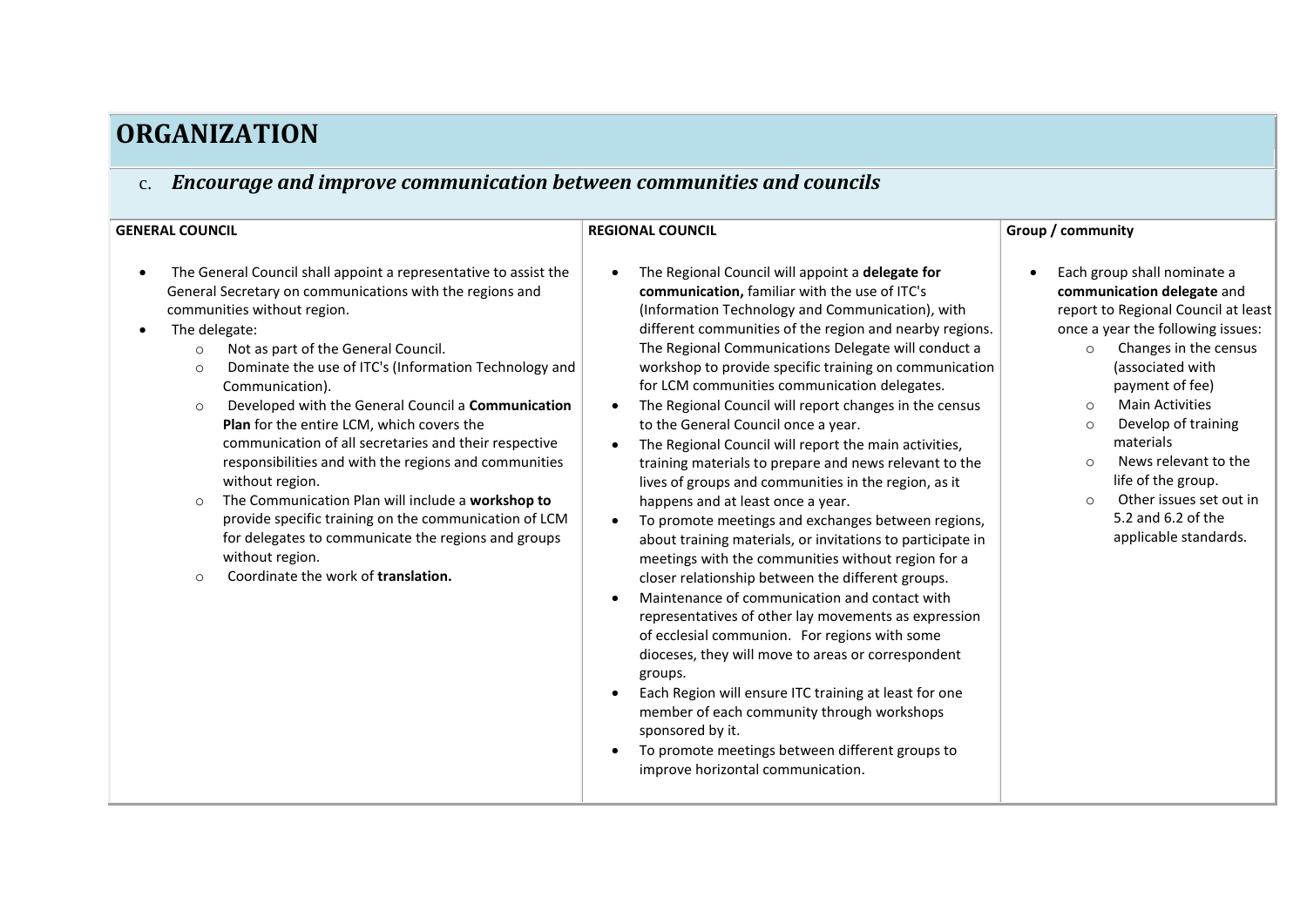### d. *Establish the use of different languages in our communications, documents, meetings of the Movement*

| <b>GENERAL COUNCIL</b>                                                                                                                                                                                                                                                         | <b>REGIONAL COUNCIL</b>                                                                                                | Group / community |
|--------------------------------------------------------------------------------------------------------------------------------------------------------------------------------------------------------------------------------------------------------------------------------|------------------------------------------------------------------------------------------------------------------------|-------------------|
| The General Council will seek a team of translators for different<br>languages of the Movement to help you in the role of<br>communication                                                                                                                                     |                                                                                                                        |                   |
| Review existing criteria that define a region and update regions if necessary.<br>e.                                                                                                                                                                                           |                                                                                                                        |                   |
| Encourage and facilitate community life of the SSCC without community<br>f.                                                                                                                                                                                                    |                                                                                                                        |                   |
| g.                                                                                                                                                                                                                                                                             | Establish requirements to guide, clarify and unify the criteria of belonging to a community of LCM.                    |                   |
| <b>GENERAL COUNCIL</b>                                                                                                                                                                                                                                                         | <b>REGIONAL COUNCIL</b>                                                                                                | Group / community |
| The GC must open a forum or working group involving the<br>councils of the regions where they must analyze this situation<br>and propose a document giving guidance on this issue, including<br>some clear rules and proposals to guide how harnessing existing<br>situations. |                                                                                                                        |                   |
| h.                                                                                                                                                                                                                                                                             | Deepen, clarify, renew and unify those issues about essential areas to the life and mission of the LC in the Movement, |                   |
| demanded by the challenges of new century.                                                                                                                                                                                                                                     |                                                                                                                        |                   |
| <b>GENERAL COUNCIL</b>                                                                                                                                                                                                                                                         | <b>REGIONAL COUNCIL</b>                                                                                                | Group / community |
| To hold a deepening workshop with participants called by the<br>$\bullet$<br>General Council according to criteria of experience, diversity,<br>representativeness, and sense of belonging, that over the next<br>three years to deepen the three essential areas of the       |                                                                                                                        |                   |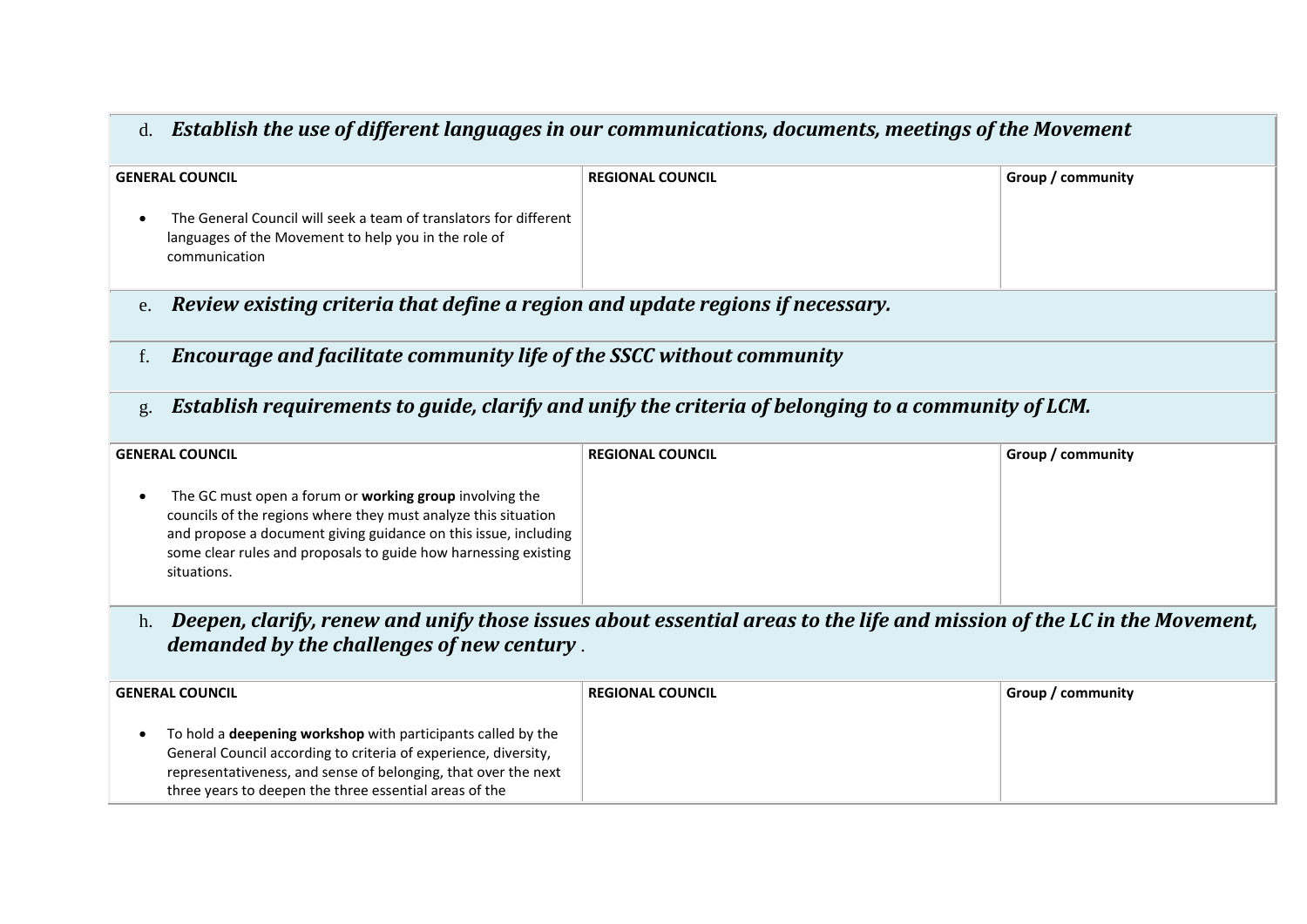| Movement: Vocation-Training-Mission, and develop discussion<br>paper submitted to MSC (using the method See-Judge-Act )at<br>least one year before the next general assembly.                                          |                         |                   |
|------------------------------------------------------------------------------------------------------------------------------------------------------------------------------------------------------------------------|-------------------------|-------------------|
| Amend the statutes to extend the period between Regional Assemblies                                                                                                                                                    |                         |                   |
| <b>GENERAL COUNCIL</b>                                                                                                                                                                                                 | <b>REGIONAL COUNCIL</b> | Group / community |
| To send the request to amend the Statutes regarding Art.12 of<br>the Pontifical Laity Council so that Regional Assemblies can be<br>held every three years. Such request shall be advised by an<br>experienced lawyer. |                         |                   |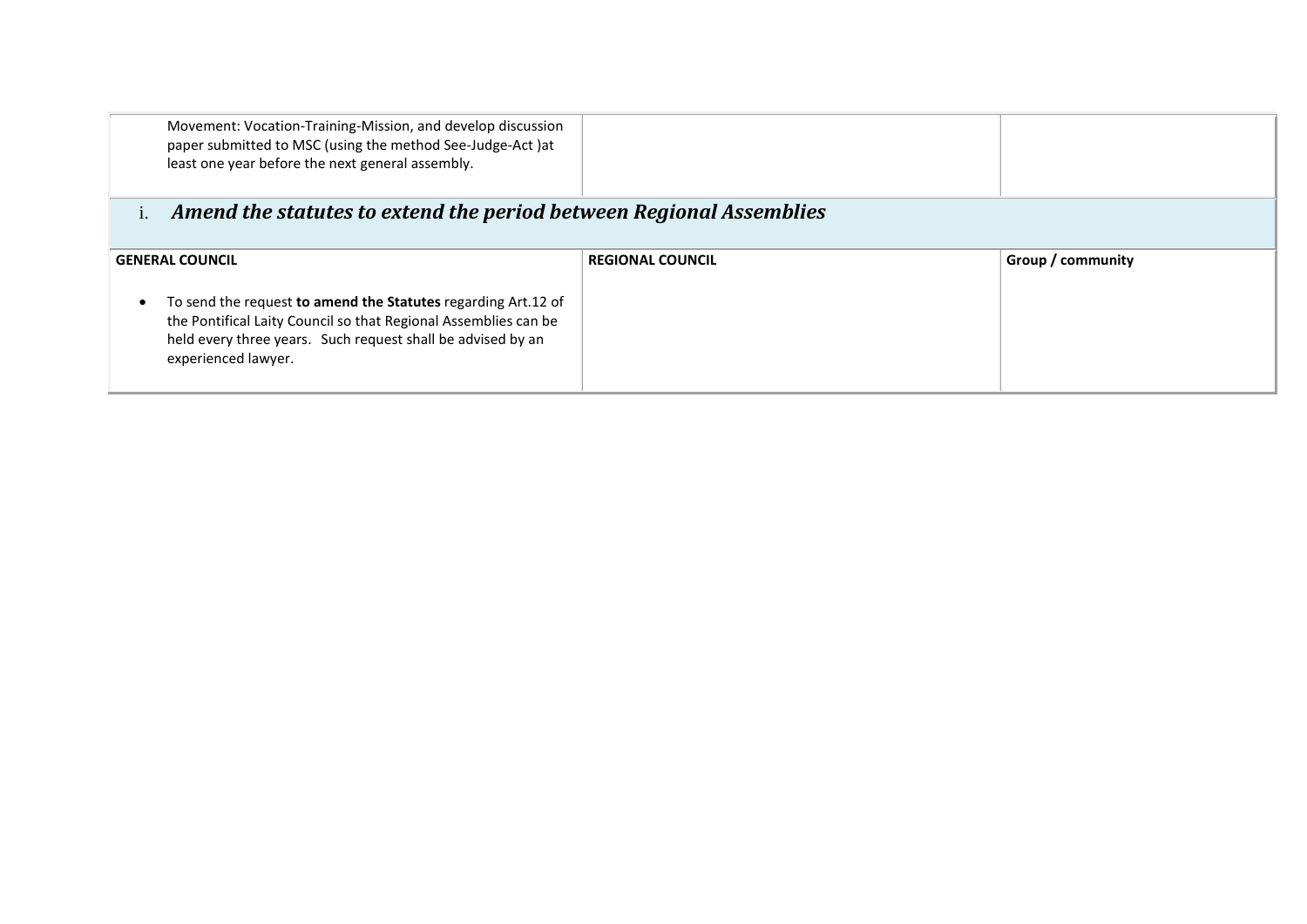| <b>ADVICE</b>                                                                                                                                                                                                                                                                                                                                                                                                                                                                         |                                                                                                                                                                                                                                                                                             |                      |  |
|---------------------------------------------------------------------------------------------------------------------------------------------------------------------------------------------------------------------------------------------------------------------------------------------------------------------------------------------------------------------------------------------------------------------------------------------------------------------------------------|---------------------------------------------------------------------------------------------------------------------------------------------------------------------------------------------------------------------------------------------------------------------------------------------|----------------------|--|
| Clarify and mature relationship between the Advisor and the community                                                                                                                                                                                                                                                                                                                                                                                                                 |                                                                                                                                                                                                                                                                                             |                      |  |
| <b>GENERAL COUNCIL</b><br>From a common vocational experience (called by the same Father God and sent to the<br>same and only mission), to define conceptually the characteristics of the ideal of a<br>"mature relationship" between the advisor and the Claretian lay community.<br>To revise the advisor Kit (package of training documents for advisors, prepared by<br>Bética) for be distributed.<br>Improve knowledge of the movement by members of the Claretian Family<br>k. | <b>REGIONAL COUNCIL</b><br>Spreading the Assessor's "kit" distributed by the General<br>Council.<br>The Regional Council will call the advisors of the groups /<br>communities to agree and encourage its functions (it can be<br>done during their attendance to the regional assemblies). | Group /<br>community |  |
| <b>GENERAL COUNCIL</b>                                                                                                                                                                                                                                                                                                                                                                                                                                                                | <b>REGIONAL COUNCIL</b><br>That the LC have an approach to exposure vocational to<br>training centers for the various institutions of the Claretian<br>Family that promotes mutual understanding between LC and                                                                             | Group /<br>community |  |
| That the General Council has information on the relationship of communities and regions with their advisors<br>$\mathbf{l}$ .<br><b>GENERAL COUNCIL</b><br>Strengthen contact LCM General Council with the responsibles of the other branches<br>$\bullet$<br>of the Claretian Family to coordinate efforts of common animation to promote mutual<br>relations and shared mission.                                                                                                    | <b>CF</b><br><b>REGIONAL COUNCIL</b>                                                                                                                                                                                                                                                        | Group /<br>community |  |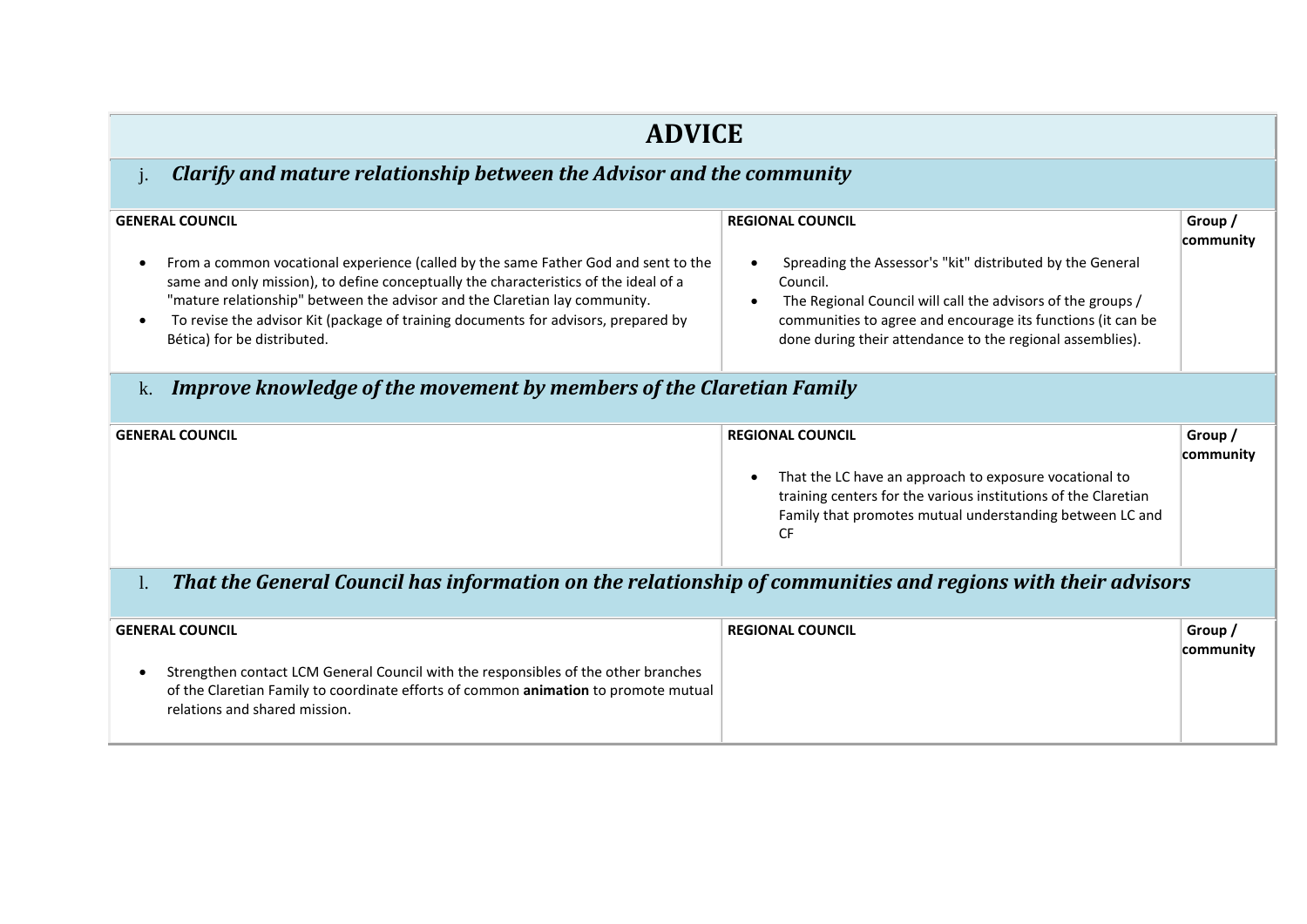### **ECONOMY**

### m. *Improve information on payment procedures*

| <b>GENERAL COUNCIL</b>                                                                                                                                                                                                                                                                                                                          | <b>REGIONAL COUNCIL</b>                                                                                                                                                        | Group / community                                                                                                             |
|-------------------------------------------------------------------------------------------------------------------------------------------------------------------------------------------------------------------------------------------------------------------------------------------------------------------------------------------------|--------------------------------------------------------------------------------------------------------------------------------------------------------------------------------|-------------------------------------------------------------------------------------------------------------------------------|
| To make a campaign to publicize the procedure for payment of fees<br>to be known by all the regions / communities. It could be hung on<br>the LCM page with restricted access. And remember the<br>applicable standards that refer to this issue.<br>To remember to communities without region the payment of fees<br>when it hasn't been done. | To set a deadline for payment of fees and<br>remind communities to pay them when<br>they have not been done.<br>To submit an annual economic report to<br>the General Council. | To prepare an annual economic report to be<br>sent to the Regional Council detailing the<br>criteria for managing its budget. |
| To sensitize, educate and inform the management of economic resources<br>$\mathbf n$                                                                                                                                                                                                                                                            |                                                                                                                                                                                |                                                                                                                               |

n. *To sensitize, educate and inform the management of economic resources*

| <b>GENERAL COUNCIL</b>                                                                                                                                       | <b>REGIONAL COUNCIL</b>                                                                                                                                                                                                 | Group / community                                                                                                                                                                                                                                                                                                                   |
|--------------------------------------------------------------------------------------------------------------------------------------------------------------|-------------------------------------------------------------------------------------------------------------------------------------------------------------------------------------------------------------------------|-------------------------------------------------------------------------------------------------------------------------------------------------------------------------------------------------------------------------------------------------------------------------------------------------------------------------------------|
| To make an "intensive" training plan regarding the sharing of<br>goods for use in communities, including those in discernment.<br>Awareness and information. | To promote solidarity within the region<br>with communities and with other regions<br>and / or groups without region with fewer<br>resources.<br>To train in personal finance, responsible<br>consumption, ethical bank | To having a bank account if possible and<br>necessary. If possible in ethical bank.<br>To share a fund at the group level where<br>those who are in discernment can also<br>contribute. Promote it.<br>Communication on the personal economy in<br>communities.<br>To explore other possible incoming sources<br>different to fees. |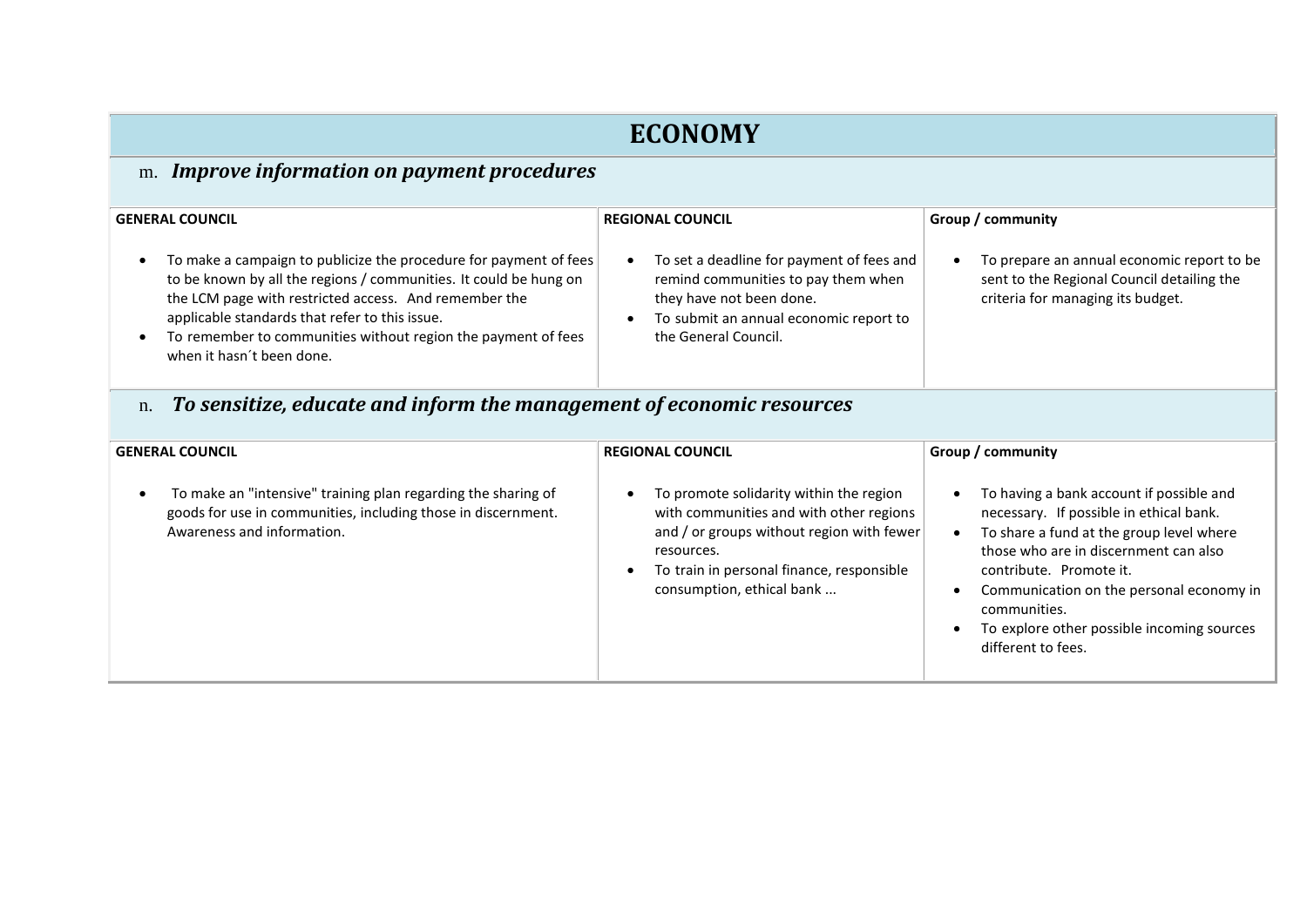# **MISSION**

### o. *Clarify the mission of the Lay Claretian*

| <b>GENERAL COUNCIL</b>                                                                                                                                                                                                                                                                                                                                                                                                                                                                                                                                                                                                                                                                                                                                                                                            | <b>REGIONAL COUNCIL</b>                                                                                                                                                                                                                                                                                                                                         | Group / community                                                                                                                                                                                                                                                                                                                                                                                                                                        |
|-------------------------------------------------------------------------------------------------------------------------------------------------------------------------------------------------------------------------------------------------------------------------------------------------------------------------------------------------------------------------------------------------------------------------------------------------------------------------------------------------------------------------------------------------------------------------------------------------------------------------------------------------------------------------------------------------------------------------------------------------------------------------------------------------------------------|-----------------------------------------------------------------------------------------------------------------------------------------------------------------------------------------------------------------------------------------------------------------------------------------------------------------------------------------------------------------|----------------------------------------------------------------------------------------------------------------------------------------------------------------------------------------------------------------------------------------------------------------------------------------------------------------------------------------------------------------------------------------------------------------------------------------------------------|
| To prepare working documents about relevant documents<br>of the Church who speak of evangelization, revised under<br>the light of the sourcebook so that all communities can<br>work with some guidelines, looking for parallels between<br>mission and training.<br>In addition to direct communication (person to person), use<br>the media and social platforms to spread the various<br>specific missions. To know and inform about specific means<br>for collaboration and support. (This will be worked on all<br>levels: general, regional and group). To develop and<br>promote the use of social networks and media (eg. blog,<br>facebook, twitter, youtube) that have been created in this<br>period, used not only for dissemination of news, but for the<br>Mission (information and participation). | To search and motivate participation<br>$\bullet$<br>channels in the basic aspects of secular life,<br>guiding groups in each region to them. To<br>guide concrete ways to develop aspects of<br>the mission under the light of the sourcebook<br>to answer to the particularities of each<br>region.<br>Encourage participation in the life of the<br>diocese. | To revise the basic lines of community projects,<br>clarifying the mission under the light of the<br>sourcebook.<br>To review personal and community missions on<br>a regular basis, seeking not to be installed and<br>roaming. Looking for the most urgent, timely<br>and effective.<br>To encourage celebrations of sending of the<br>community members for each specific missions<br>to be performed. The mission is not individual<br>but communal. |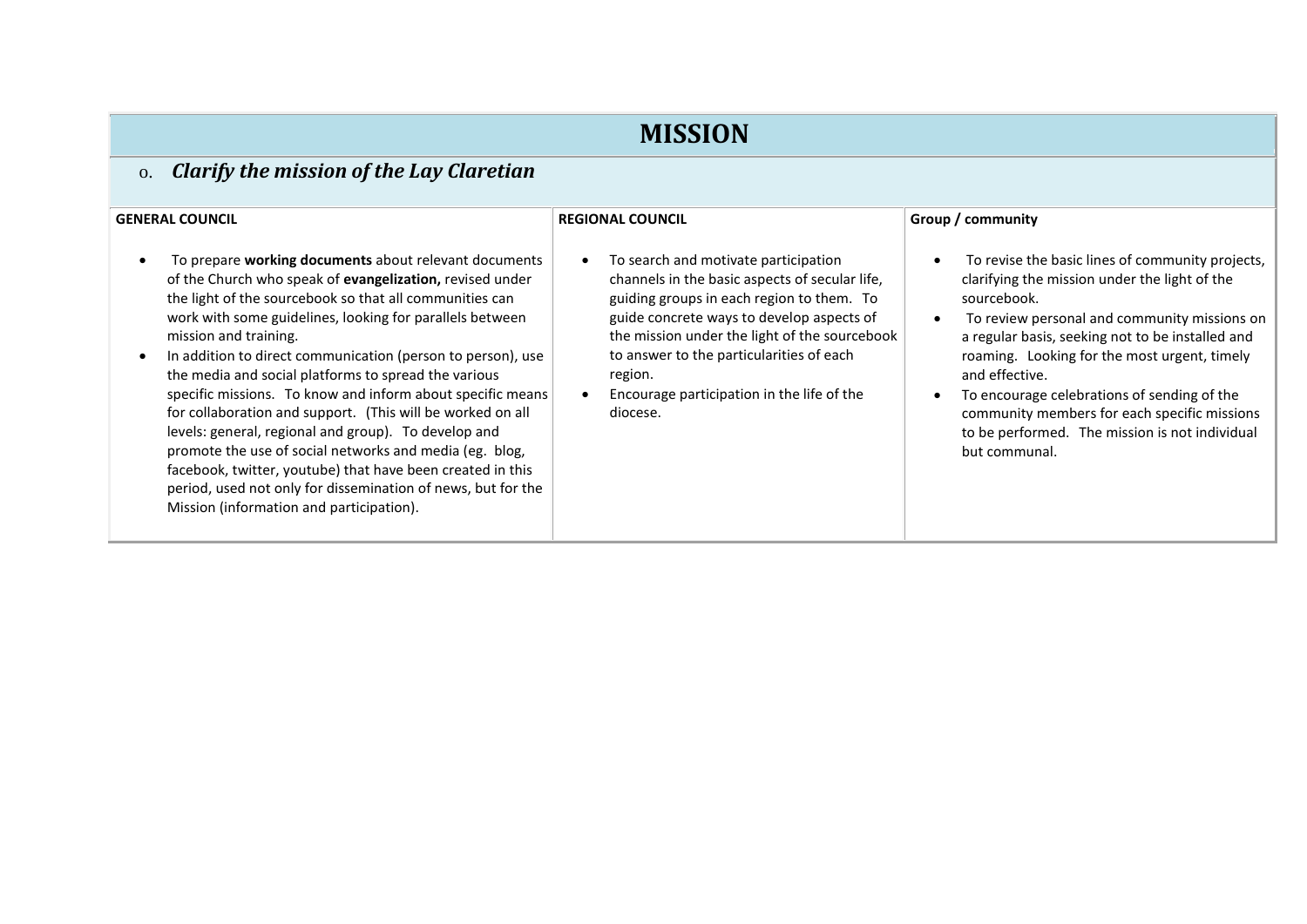### **TRAINING**

#### p. *Promotion of the movement and admission of new members*

| <b>GENERAL COUNCIL</b>                                                                                                                                                 | <b>REGIONAL COUNCIL</b>                                                                                                                                                                                 | Group / community |
|------------------------------------------------------------------------------------------------------------------------------------------------------------------------|---------------------------------------------------------------------------------------------------------------------------------------------------------------------------------------------------------|-------------------|
| To provide a material based on the materials on the<br><b>Experience of personalizing of the Faith (The Forge) for the</b><br>spreading of the Claretian spirituality. | To offer to Claretian schools, Universities,  the<br>experience of personalizing the Faith (The Forge).<br>To create LCM Promotion Program, as stated in<br>explanation of the minutes of this meeting. |                   |

q. *Develop as general rule, a training process on the vocation and Lay Claretian identity for people under discernment, adapted to each culture*

| <b>GENERAL COUNCIL</b>                                                                                                                                                                                                                                                                                                                                                                                                                                                                                                                                                                                                                                                                                                                                                                                                                                                                                                                                                                                                                                                 | <b>REGIONAL COUNCIL</b>                                                                                                                                                                                                                                                                                                                                                                                                                                                                                                                                                                                                                                                                                                                                                                                                                                                                      | Group / community                                                                                                             |
|------------------------------------------------------------------------------------------------------------------------------------------------------------------------------------------------------------------------------------------------------------------------------------------------------------------------------------------------------------------------------------------------------------------------------------------------------------------------------------------------------------------------------------------------------------------------------------------------------------------------------------------------------------------------------------------------------------------------------------------------------------------------------------------------------------------------------------------------------------------------------------------------------------------------------------------------------------------------------------------------------------------------------------------------------------------------|----------------------------------------------------------------------------------------------------------------------------------------------------------------------------------------------------------------------------------------------------------------------------------------------------------------------------------------------------------------------------------------------------------------------------------------------------------------------------------------------------------------------------------------------------------------------------------------------------------------------------------------------------------------------------------------------------------------------------------------------------------------------------------------------------------------------------------------------------------------------------------------------|-------------------------------------------------------------------------------------------------------------------------------|
| To make a <b>script with guidelines</b> indicating the steps and<br>responsibilities for the <b>presentation of the movement</b> and the<br>work of <b>discernment</b> to new communities and members. This<br>script should contain general information about the LCM:<br>geographical distribution, Claretian Family, Identity, organization<br>To make an <b>audiovisual presentation of</b> the <b>LCM</b> and the<br>contents of the script, also a support booklet including proposals<br>for prayer and straight questions.<br>To designate a companion for discerning communities without<br>region. People who provide this service will receive specific<br>training to guide its work and will be in communication (which<br>shall be by electronic means if it is not possible in person) with<br>the GC who will monitor the companying process. In those<br>groups or communities without region for which the GC does not<br>have a companion that can be done physically present, it will be<br>designated a companion to perform this work virtually. | To adapt the script, made by the GC guidelines in the<br>proposal d.1. of this document to its own culture and<br>bring it to the Regional Assembly for approval. (E6)<br>To designate a companion to the communities under<br>discernment. People who provide this service will<br>receive specific training to guide its work and will be in<br>communication (which shall be by electronic means if<br>it is not possible in person) with the GC who will<br>monitor the companying process.<br>During the visits to communities, to clarify the<br>coordination teams the importance and elements to<br>support the new members.<br>To spread the audiovisual presentation prepared by<br>the GC LCM, and adapt, if necessary, to the reality of<br>their region the contents of the script and the support<br>booklet will also include proposals for prayer and<br>straight questions. | Adapted if necessary, the script-<br>discernment guidelines for the<br>incorporation of new members in<br>your community (E6) |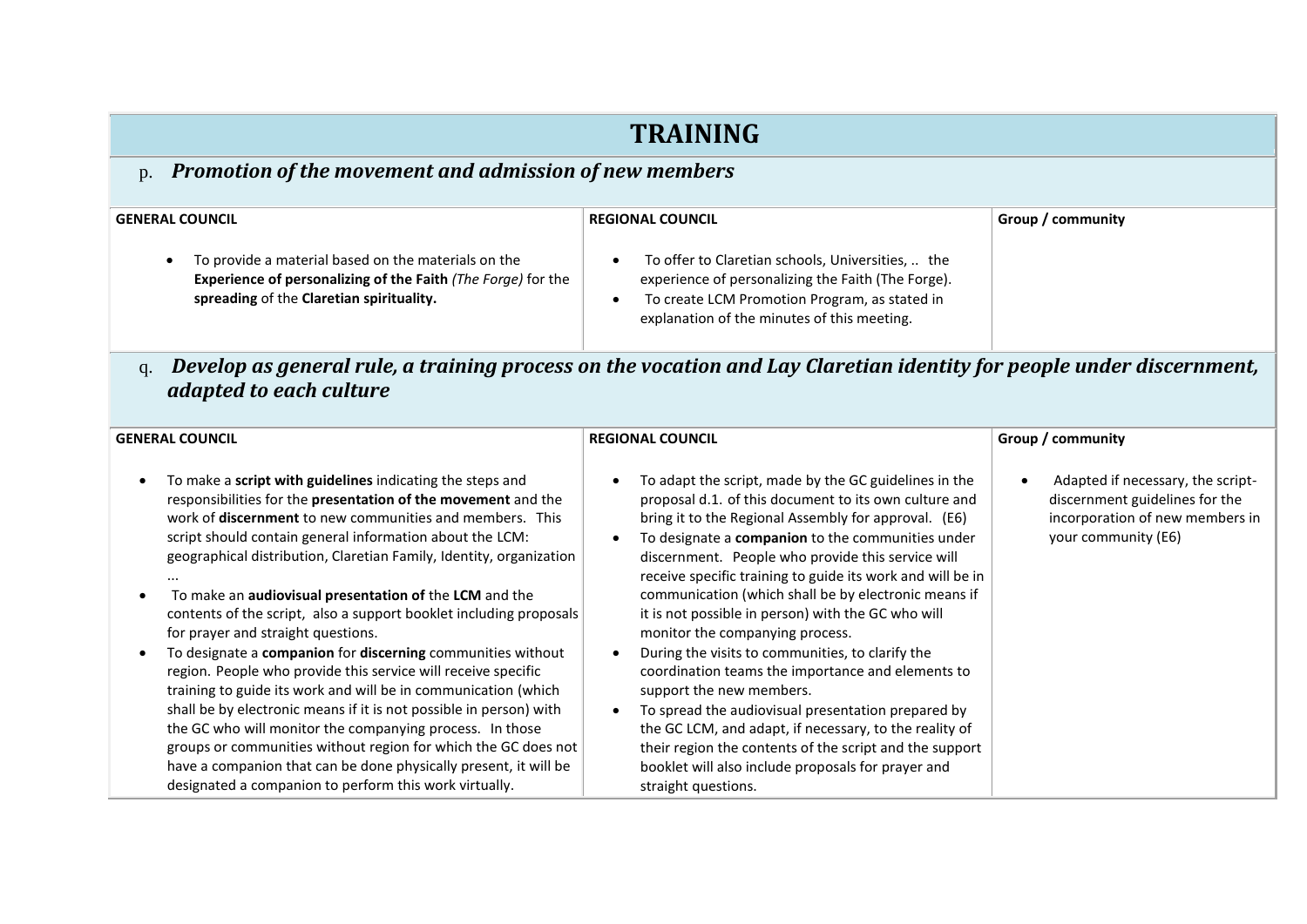- To send **the presentation material** of the movement to regions and communities and the different branches of the Claretian Family, for use in youth and vocational meetings, teachers ...
- To enter the applicable **rules** in the **discernment** process will last **up to two years,** which may be extended to three in exceptional cases which will be assessed by the Regional Council or the General Council to communities without region.
- To send the material to introduce the movement to communities in their region. Also to be alert to provide such material to the other branches of the Claretian Family, for use in youth and vocational meetings, teachers ...
- Before the spread of material to introduce the LCM it will be presented to communities already admitted.

#### r. *Learn from the walked path*

| <b>GENERAL COUNCIL</b>                                                                                                                                                                                                                                                                                                                                                                                                                                                                                                                              | <b>REGIONAL COUNCIL</b>                                                                                                                                                                                                                                                                                                                                                                                                                         | Group / community                                                                                                                                                                                                                                                                                                                                                                                                                                           |
|-----------------------------------------------------------------------------------------------------------------------------------------------------------------------------------------------------------------------------------------------------------------------------------------------------------------------------------------------------------------------------------------------------------------------------------------------------------------------------------------------------------------------------------------------------|-------------------------------------------------------------------------------------------------------------------------------------------------------------------------------------------------------------------------------------------------------------------------------------------------------------------------------------------------------------------------------------------------------------------------------------------------|-------------------------------------------------------------------------------------------------------------------------------------------------------------------------------------------------------------------------------------------------------------------------------------------------------------------------------------------------------------------------------------------------------------------------------------------------------------|
| GC will provide a <b>document-presentation</b> with the conclusions of<br>the AG.<br>The participants of the 8 <sup>th</sup> General Assembly must commit to<br>convey the conclusions and the experience (testimony) to all<br>regions and communities.<br>To set communication spaces, into different levels, to value the<br>experience of the LC who preceded us, to learn from their<br>experience, from our history.<br>That in the process of discerning of communities must be<br>present most experienced LCs to transmit their testimony. | Participants of the 8 <sup>th</sup> GA must commit to convey the<br>conclusions and the experience (testimony) to all<br>regions and communities.<br>To set communication spaces, into different levels, to<br>value the experience of the LC who preceded us, to<br>learn from their experience, from our history.<br>That in the process of discerning of communities must<br>be present most experienced LCs to transmit their<br>testimony. | Participants of the 8 <sup>th</sup> GA must<br>commit to convey the conclusions<br>and the experience (testimony) to<br>all regions and communities.<br>To set communication spaces, into<br>different levels, to value the<br>experience of the LC who preceded<br>us, to learn from their experience,<br>from our history.<br>That in the process of discerning<br>of communities must be present<br>most experienced LCs to transmit<br>their testimony. |
| Deepen the secular identity and how to answer the call to evangelization inserted in the world                                                                                                                                                                                                                                                                                                                                                                                                                                                      |                                                                                                                                                                                                                                                                                                                                                                                                                                                 |                                                                                                                                                                                                                                                                                                                                                                                                                                                             |

| <b>GENERAI</b><br><b>COUNCI</b> | <b>COUNCIL</b><br>` RFGIL<br>`ΙΟΝΑΙ<br>вı | community<br>Group |
|---------------------------------|-------------------------------------------|--------------------|
|                                 |                                           |                    |